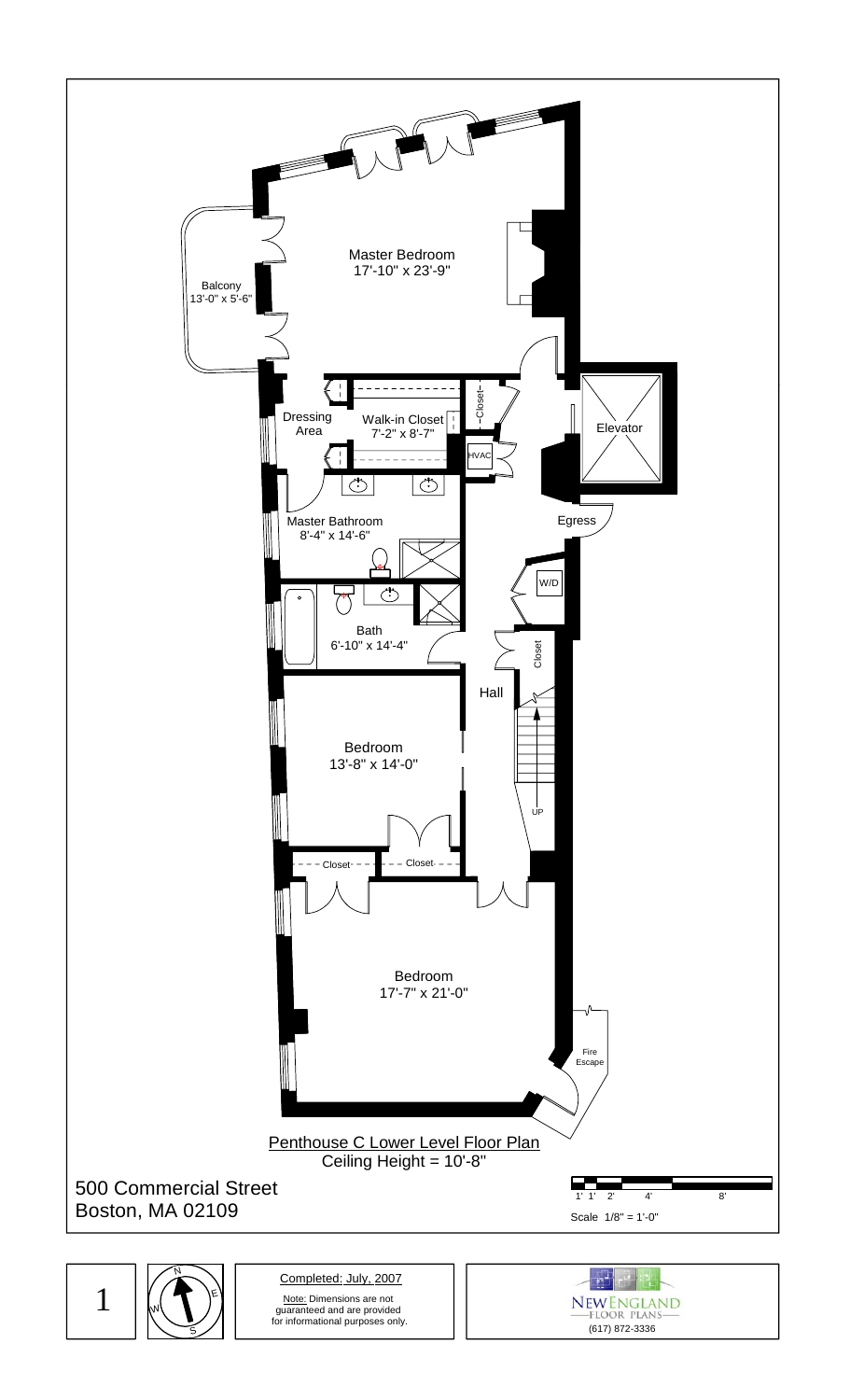

2

S

E

W,

Note: Dimensions are not guaranteed and are provided for informational purposes only. Completed: July, 2007